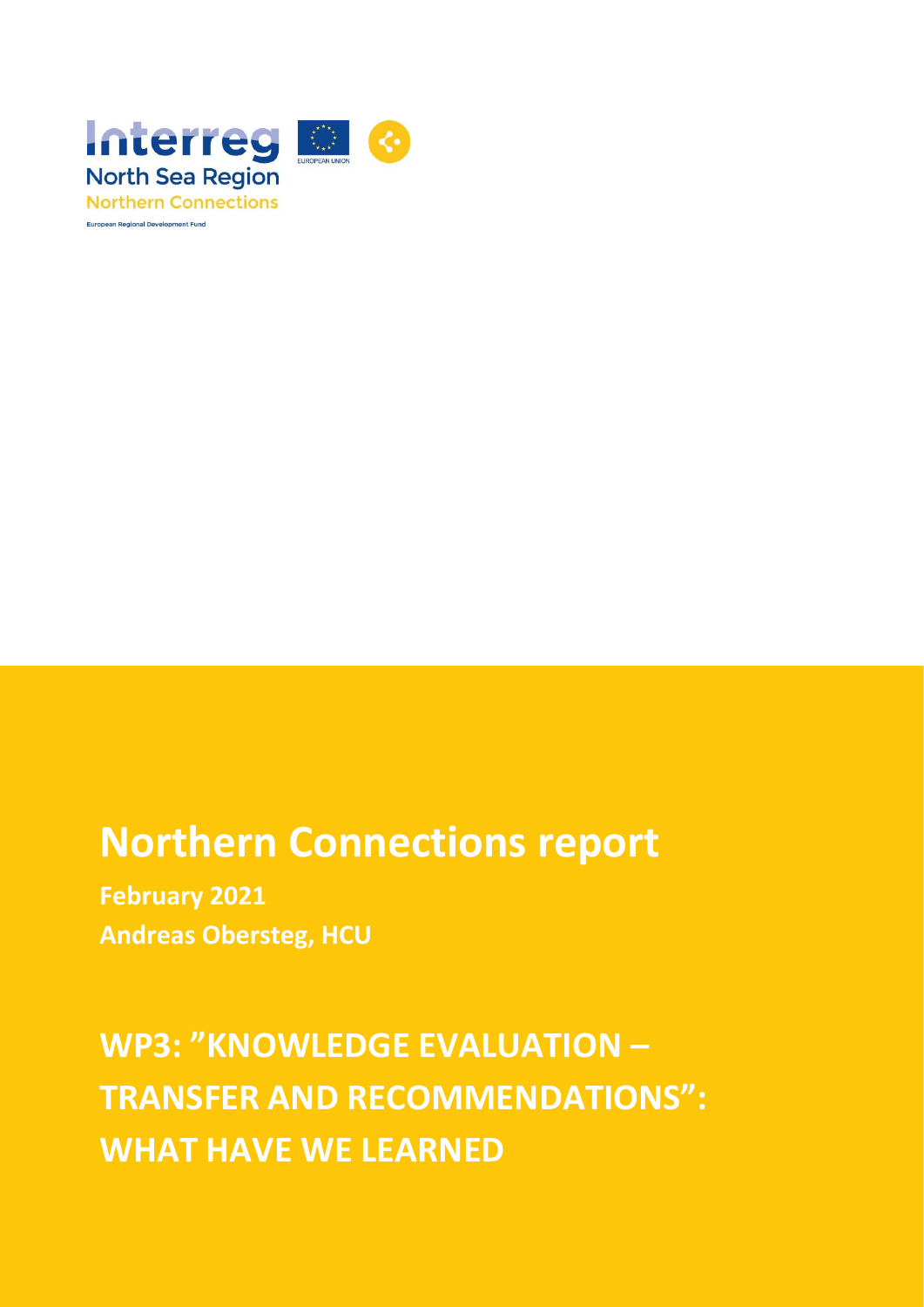|  |  |  |  | LEARNING FROM INVOLVING AND COOPERATING WITH COMPANIES            |  |  |
|--|--|--|--|-------------------------------------------------------------------|--|--|
|  |  |  |  |                                                                   |  |  |
|  |  |  |  | <b>LEARNING FROM COOPERATION BETWEEN CLUSTER ORGANIZATIONS  5</b> |  |  |
|  |  |  |  | LEARNING FROM COOPERATION OF CLUSTERS WITH CITIES, REGIONS AND    |  |  |
|  |  |  |  |                                                                   |  |  |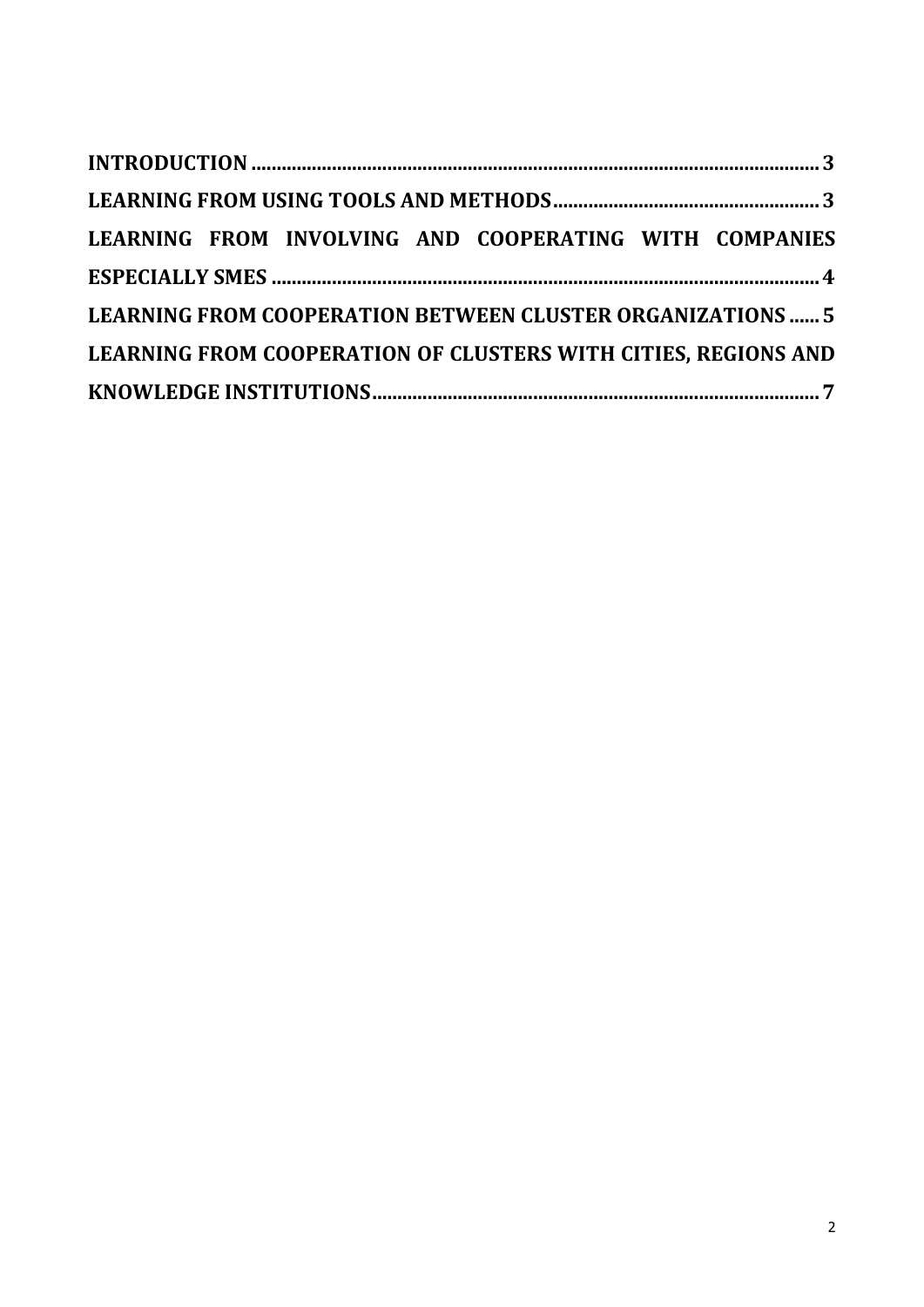## <span id="page-2-0"></span>**Introduction**

This report is **based on a survey conducted among the cluster organizations that were partners** in the Northern Connections project. **In total 11 cluster organizations in seven countries** participated in the survey, some of the cluster organizations answered the questionnaire in cooperation with their city respectively region. The report reflects the learning process among the cluster organizations during the project to keep the accumulated knowledge systematically available for partners and other cluster organizations (also for cross cluster learning). The learning process is subdivided in the following fields referring to the project's structure:

- Learning from using tools and methods
- Learning from involving and cooperating with companies especially SMEs
- Learning from cooperation between cluster organizations
- Learning from cooperation of clusters with cities, regions and knowledge institutions

### <span id="page-2-1"></span>**Learning from using tools and methods**

In the frame of the Northern Connections the cluster organizations who were partners in the project had various opportunities to learn how to use new tools and methods. Several cluster trainings were conducted, a tool box was created and the living labs, besides being the project's central method, were used as a platform to try out many different tools.

### **Innovation support measures to be used by clusters in the future**

The innovation support measures from the project that the clusters were using most often and mentioned to be using in the future are the living lab method and the business to business match. Especially the living lab is planned to be used by several cluster organizations.

### **Toolbox optimized the clusters portfolios**

The project activities and the toolboxes optimized the clusters' portfolios and thereby improved their capacity to deliver innovation support measures. The living labs of other partners were regarded as a great opportunity to get to know a variety of new tools and methods that then could be tested by the cluster organizations themselves.

### **Cluster management trainings used for self-reflection and benchmarking**

The cluster management trainings that were conducted in the project offered an opportunity to all cluster partners to reflect on their own work. Most of the clusters regarded it as a kind of benchmarking, because the individual clusters could observe differences between their ways of working with enterprises.

Some of the clusters used the cluster management training to reflect about restructuring their work, their organisation or their business model. But only few of the clusters did actually restructure themselves influenced by the cluster management trainings and the cooperation between clusters.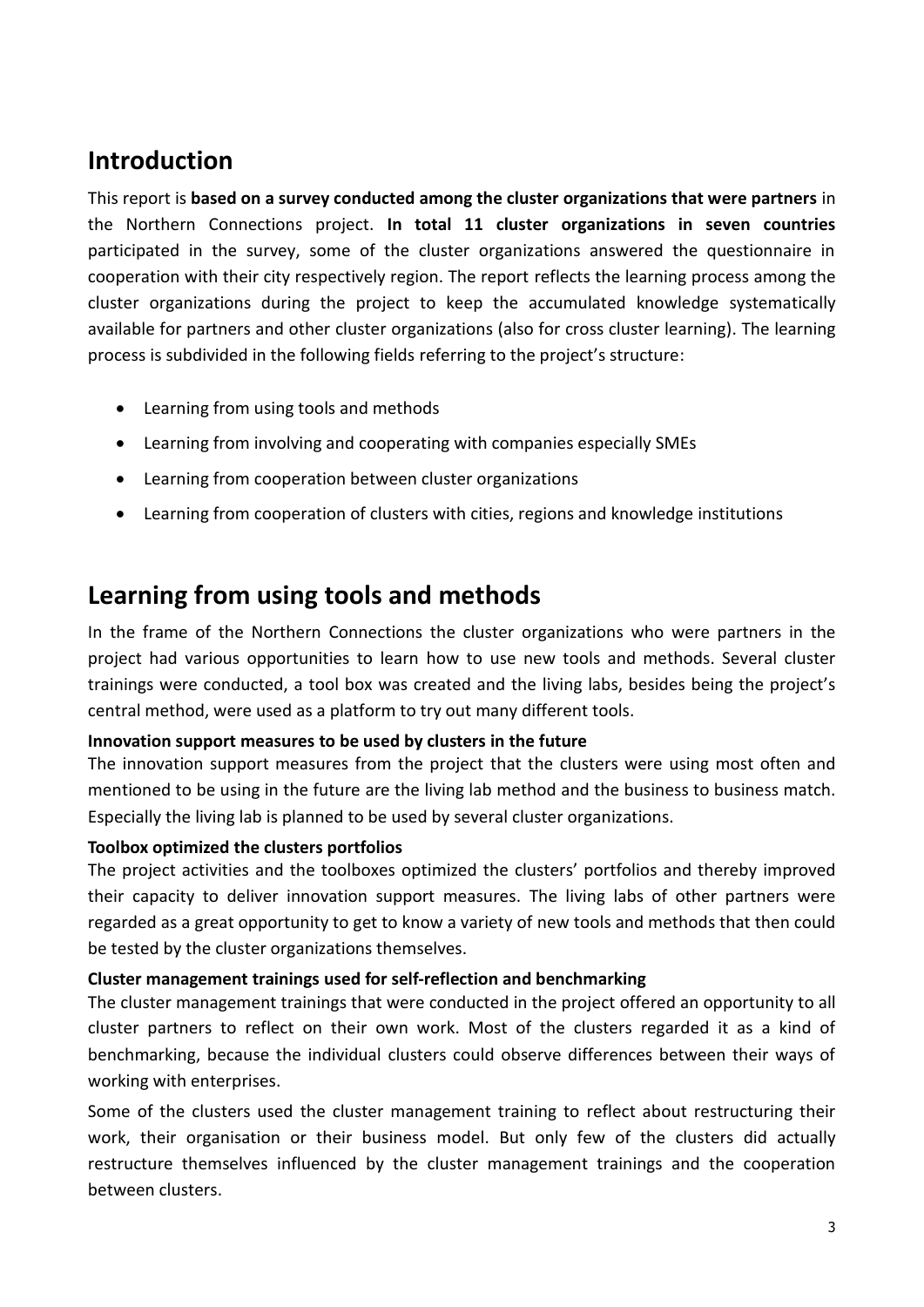Conclusion and possible transfer: The tool box includes a variety of methods that can be useful also for other cluster organizations. Especially the living lab method has proven to be useful to support SMEs by connecting them with potential clients. The living lab approach could be an interesting method in other economic sectors to support SMEs and connect them with clients and / or larger enterprises in an early stage of development of projects or products.

# <span id="page-3-0"></span>**Learning from involving and cooperating with companies especially SMEs**

### **The toolbox and the living labs have given the cluster organizations diverse opportunities to more intensively involve enterprises in innovation activities across borders.**

Especially the living labs are generally regarded as a good tool to involve SMEs and as a suitable vehicle to bring SMEs into another market. The living labs are considered as attractive, because they offer a concrete reason for the SMEs to participate and to provide new business contacts. Also, the meet-the-buyer approach was regarded as a very suitable tool to involve enterprises.

On the negative side, not all clusters reached as many SMEs as they had targeted. As main reason for this the lack of preparation time was stated, especially the necessary time to convince SMEs to participate in the living labs.

### **Meeting the needs of SMEs and offering opportunities**

The activities that aimed at involving enterprises were meeting the companies' needs during several of the living labs. Some of the SMEs that were participating got into direct contact with the challenge owners (cities, regions, developers) of the living labs. If these contacts will lead to further business relations, commissions or contracts was not yet clear in most of the cases by the end of the project. For some SMEs the living labs were an opportunity to discover new markets, new regions, but also the public sector (cities, regions) as possible clients.

### **Supporting SMEs in innovation partnerships**

The cluster organizations encouraged and supported their SMEs to enter into new innovation partnerships mainly in the frame of the living labs. Although most cluster organizations already offered support for SMEs to enter innovations partnerships, the living labs were regarded as a good tool to reach out to SMEs and to connect them to new partners like larger companies as well as SMEs in other regions.

### **Gaining experience on how to involve SMEs**

In order to involve and support SMEs in entering the living labs the cluster organizations were using their existing contacts and channels like mailing and directly calling them. Some clusters also were offering pitch trainings for SMEs.

An important lesson learned for the cluster organizations was to screen systematically the members of the cluster respectively other enterprises in order to focus on the SMEs relevant and fitting for the living lab. Furthermore, it became evident that it is necessary to give good and specific reasons to convince SMEs of taking part in a living lab, as they are mostly very busy. The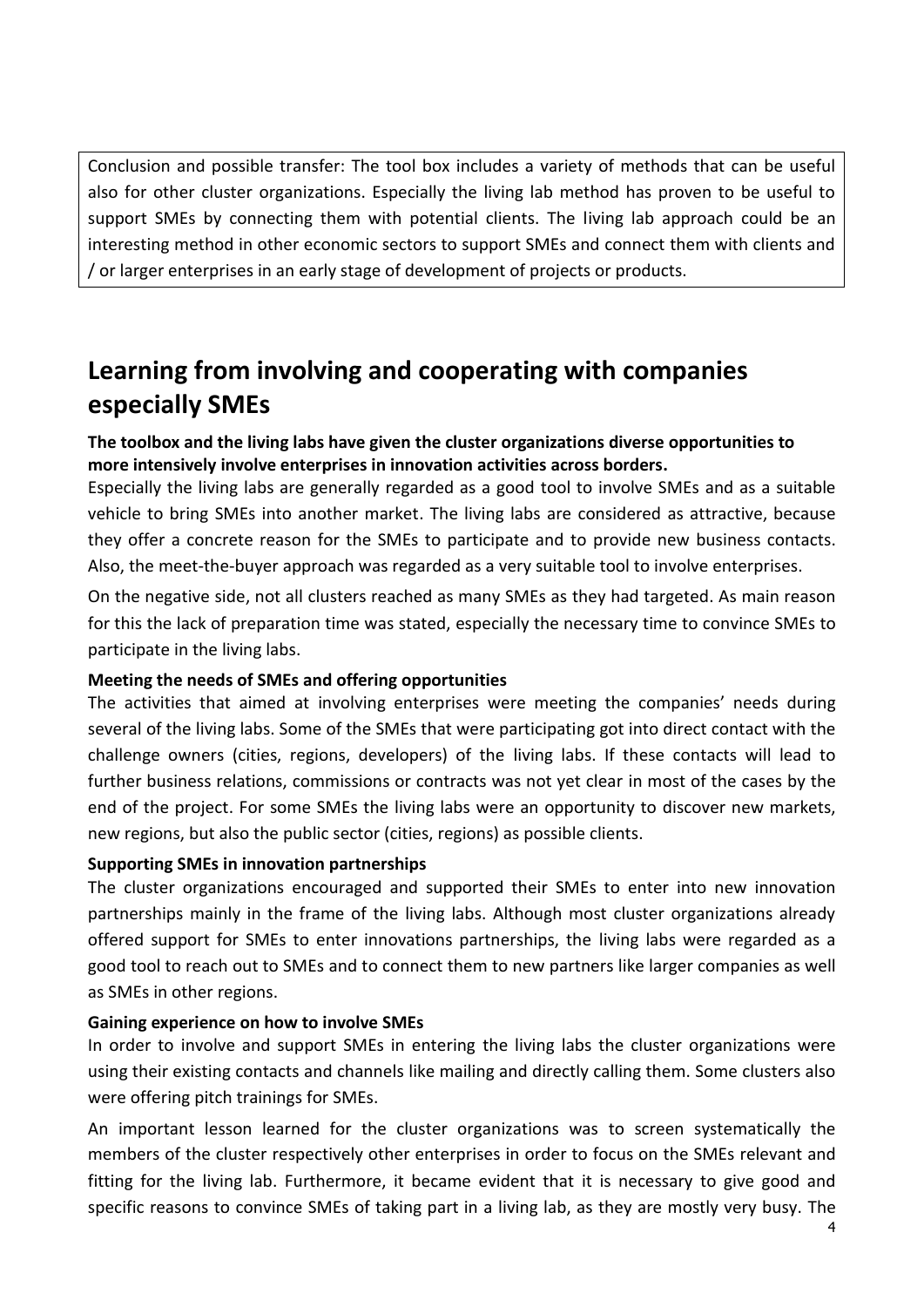most frequently cited reasons for SMEs to participate were offered possibilities to enter new markets or maintaining existing markets or finding new business partners.

Therefore, another lesson learnt was that there is a challenge to reach out to and attract SMEs to convince them of participating in activities outside of their own region. There is a necessity to understand and have respect for the limited resources of SMEs and their need to see business opportunities relatively quick.

Conclusion and possible transfer: The involvement of SMEs in international cooperation with the aim of supporting them enter new markets and innovation partnerships is also of interest to other economic fields. It is necessary to analyze precisely the challenges and opportunities for SMEs of participating in international cooperation and to communicate them. The selection of SMEs that fit well to the challenges of the international living labs is crucial for the success of the process.

### <span id="page-4-0"></span>**Learning from cooperation between cluster organizations**

### **New partnerships between clusters**

Some of the clusters knew about each other especially the clusters in Norway, Denmark and Sweden. Furthermore, there were some common projects or other forms of cooperation between two or three cluster organizations. But there were also clusters that were not known to other clusters before. Also, before Northern Connections, there has not been a cooperation involving so many cluster organizations in the North Sea Region.

It is therefore not given that cluster organizations in the same economic field know each other. The project gave the clusters an opportunity to get to know each other and to cooperate.

### **Changes in collaboration between clusters during the project**

The cooperation between the cluster organizations has changed significantly during the lifetime of the project. During an initial phase of trust building the clusters could understand their differences and similarities and learned to work together.

During the project's main working phase, the day to day cooperation between the clusters intensified their work relationship. While in the past clusters had worked with other international clusters rather on an incidental basis, they cooperated more regular and structural in the frame of Northern Connections. Also, during the project the focus was on exchanging and learning from each other whilst in the past clusters would mostly reach out to other clusters for new collaborations between themselves or on behalf of companies and other organisations in their network.

This intensive and structured project teamwork supported the clusters to achieve a high degree of trust to one another and to develop routines of cooperation. Both factors were creating a foundation for future collaboration. There is a constructive and on-going dialogue between many of the partners and moreover new projects are being developed.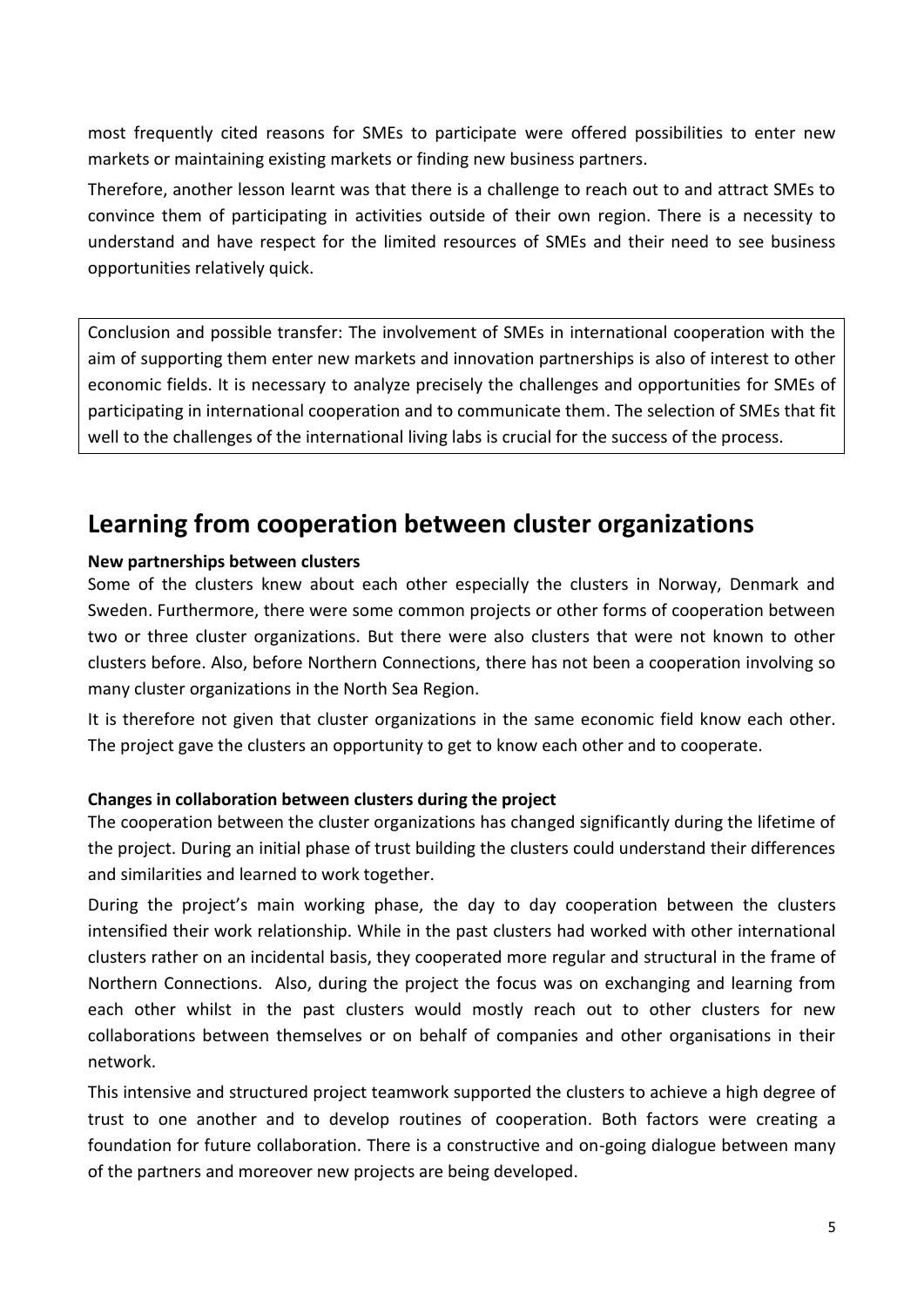Most clusters stated that there is a lot of potential for further collaboration post-Northern Connections. But in order to maintain cooperation the necessity to develop a new, more independent platform was highlighted.

### **Likelihood to continue cooperation with the other clusters**

Some of the clusters already started working together in new projects others are planning new projects with several other clusters. The clusters from neighbouring countries are planning to cooperate intensively in the future, this is for example the case between Belgium and the Netherlands and between Denmark, Norway and Sweden or the STRING region.

Especially the idea to keep on organizing international living lab activities is favoured by several clusters. But this is regarded as rather difficult to implement without project financing as the living labs are very labour intensive. Therefore, there are first ideas to find funding for future living lab processes.

A lot of potential is seen in the collaboration in other European projects, but also in organizing common activities like events, green visits and connecting companies. An important factor to build on future projects is seen in the trusting collaboration. While the cooperation is cluster-based in theory, in practice the people who work together are regarded as decisive for the collaboration. The personal relations are rated as crucial to facilitate a continuant cooperation.

### **Challenge based inter-regional and international collaboration**

Many clusters argued that working together with other clusters on very similar challenges – in the case of Northern Connections the energy transition - is always better than trying to solve these challenges individually. Transnational collaboration was regarded as key to overcome barriers that all cluster have in common when facing their challenges. The international teamwork has proven to be essential to co-create adequate solutions for major challenges.

Conclusion and possible transfer: The project showed that cooperation between clusters from different regions and countries was very successful. Trust building and concrete cooperative work led to the creation of a network of clusters that could be supportive for future cooperation. It also became evident that the clusters respectively the enterprises from their regions complement each other in terms of overcoming challenges.

In other economic sectors the examination of possible complementarities between clusters and their enterprises in different regions could be a baseline. Then collaboration in concrete projects to address common challenges could support a trust building process and set the base for more intensive long-term cooperation.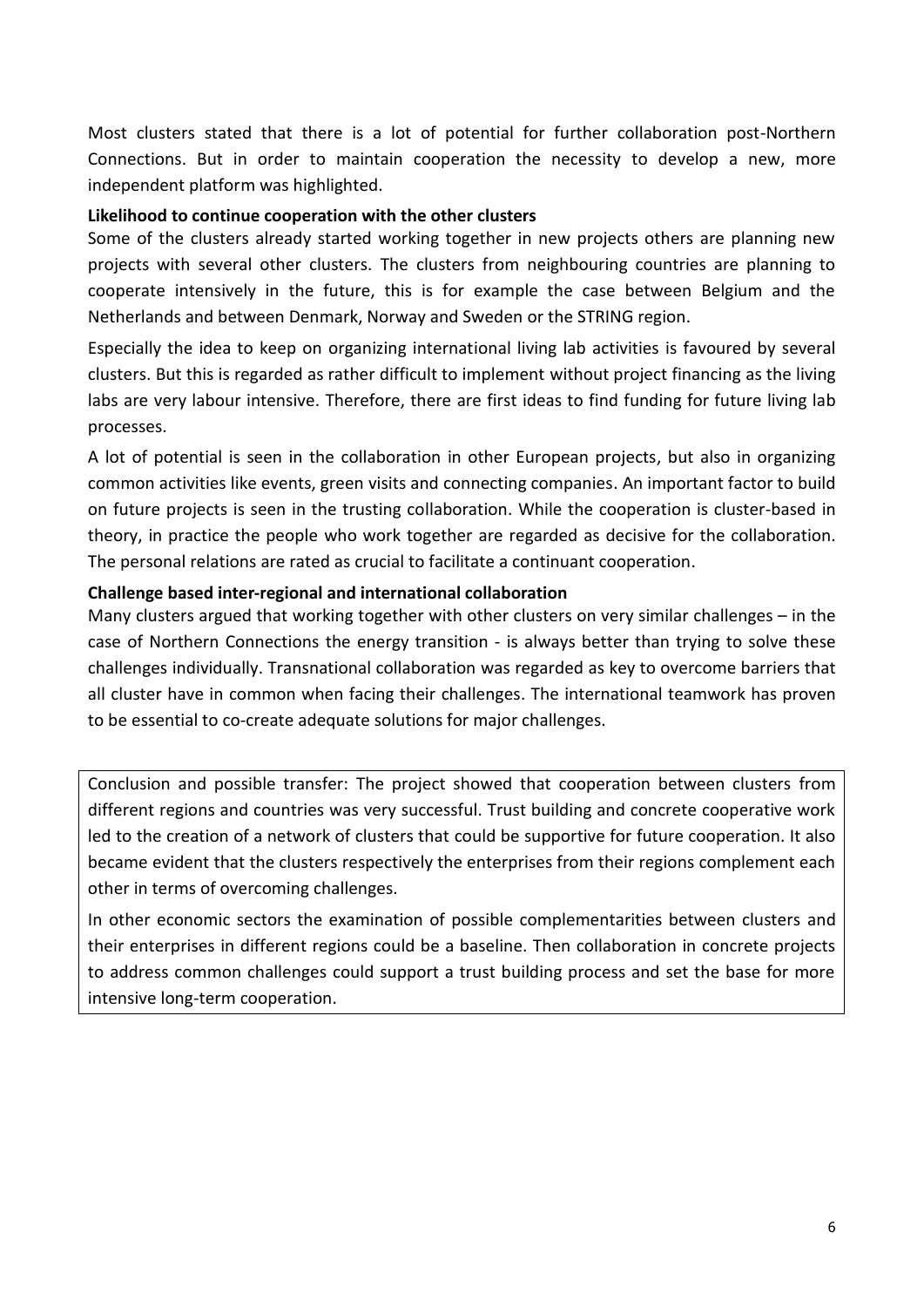# <span id="page-6-0"></span>**Learning from cooperation of clusters with cities, regions and knowledge institutions**

#### **Involvement of research institutions during the project**

Northern Connections had the aim to strengthen the cooperation not only between cities and regions one the one side and cluster organizations on the other side, but additionally to involve the research sector as a third pillar of collaboration in the sense of the triple helix approach. Especially the living labs offered a good platform to involve research institutions either as experts giving input on the challenges that were presented or sometimes also as solution providers pitching their ideas. Nevertheless, the involvement of research institutes in some living labs was hindered, because the rationale for participating and the mode of cooperation between living lab owners and research institutes were not always clear enough. Overall the clusters expressed the necessity and the interest to involve research institutions even more in future living labs.

### **Development of cooperation between clusters and cities and regions during the project**

Most cluster organizations could intensify existing relations with the region or city where they are located. The collaboration within a city or region during the project, especially the preparation and implementation of the living labs intensified and solidified partnerships and supported the exchange of knowledge. Furthermore, clusters and cities respectively regions could gain a deeper understanding of each other and detect problems that they potentially could solve together. Clusters have gained more contacts to cities and regions regarding challenges and opportunities for further potential living labs. The living lab concept is considered as a valuable communications tool that can help stakeholders understand why and how cluster organizations can create value, both for innovators as well as for challenge owners. Overall, the cooperation within the project created new and stronger networks within the regions.

#### **New opportunities for collaboration between clusters and further cities**

Some of the living labs attracted a lot of interest of other cities. Consequently, these living labs as well provided a platform for some clusters to start new types of cooperation with further cities in their country. With the knowledge of identifying challenges of cities that could fit for setting up a living lab, it became easier for the clusters to replicate the concept in other cities or regions.

### **New opportunities for transnational triple helix collaboration between clusters, cities / regions and research institutions**

The cooperation process provided valuable insight into the potential of cities being the innovation drivers and to connect the clusters and the SMEs that they represent to the climate and energy challenges of the cities. Many of the partner cities and regions understand themselves as so-called arenas for future living labs as they are having the ability to identify challenges and how to support actions to develop solutions for these challenges.

Conversely, the cluster organizations proved to be able to generate value by turning challenges into opportunities for SMEs. Clusters were also key in helping challenge-owners understand how to communicate effectively with SMEs, and vice-versa. Based on the role of the clusters during the living labs and in the project as a whole, stakeholders like cities and regions learnt why clusters could and should have a key role to play in the innovation process and the sustainability transition.